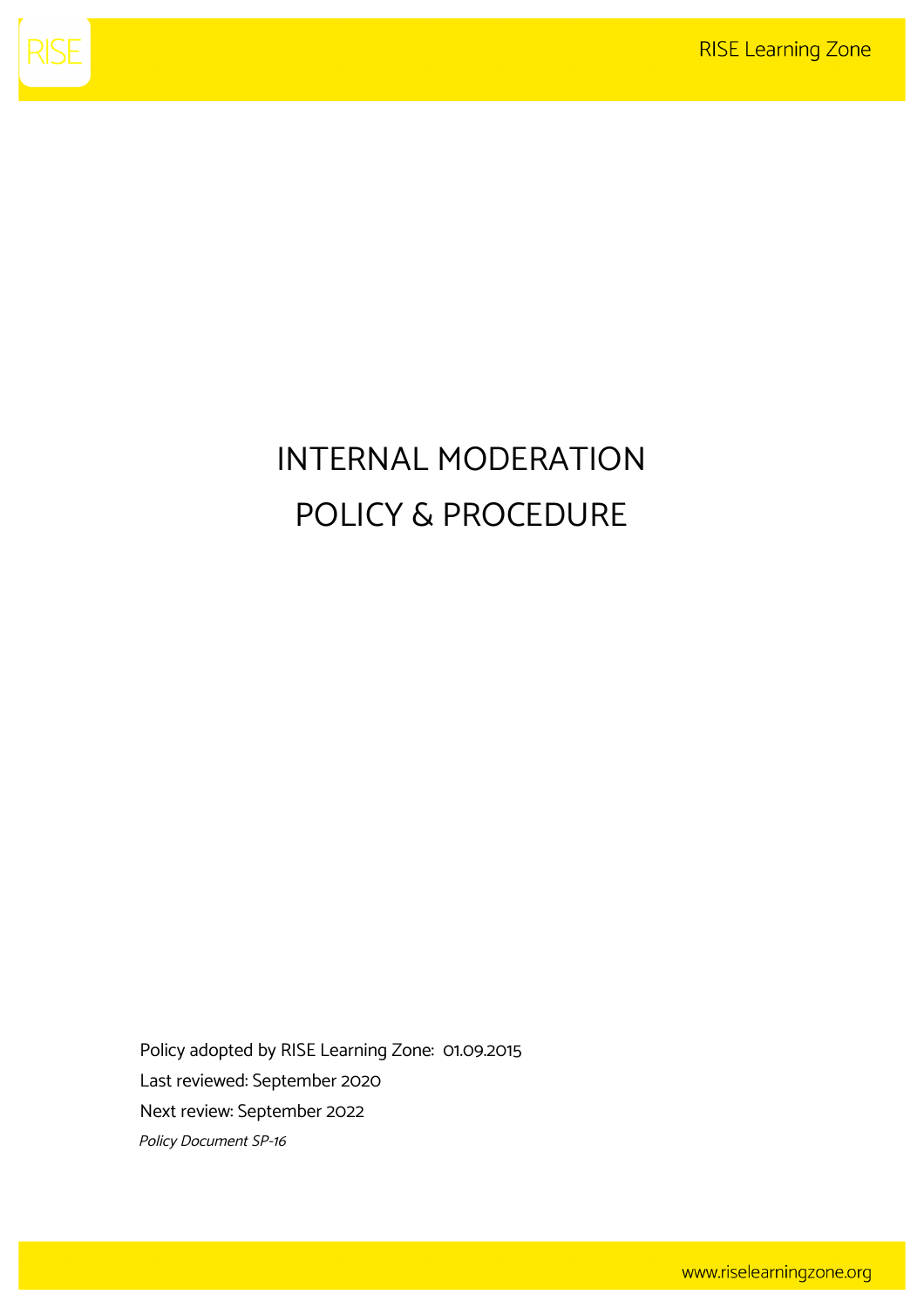## RISE LEARNING ZONE INTERNAL MODERATION POLICY & PROCEDURE

RISE's policy is that moderation is an important part of our procedure for each academic year, creating a supportive and developmental environment for tutors. Moderation is not to be seen as a tutor's work being marked or that tutors are being caught out, but is used to verify that a young person has done enough to complete a course or otherwise. Feedback from moderator to tutor should be completed in a supportive atmosphere, in a one-to-one setting.

Moderation is the responsibility of all members of staff, but ultimate responsibility for ensuring it is completed effectively is down to the course lead tutor; in conjunction with the internal moderator.

These procedures should be followed in conjunction with the selection policy for courses where this is in place.

- 1.) An outline plan for IM should be created at the beginning of the year for each course, appropriate to the likely plan for the year. It should always be remembered that by the nature of the learners worked with at RISE; that the plan may need to change, depending on the output of work throughout the year.
- 2.) The timing of internal moderation should be decided by the tutor, according to when units/folders/exams have reasonably been completed by young people and marked by tutors. As work is likely to take place right up until mid-July, it is likely internal moderation will take place in early August. Tutors should ensure that the Internal Moderator is kept up-to-date with timings as appropriate.
- 3.) It is the role of the tutor to set external moderation dates. If this is completed early in the school year, then dates shouldn't be hard to set. All